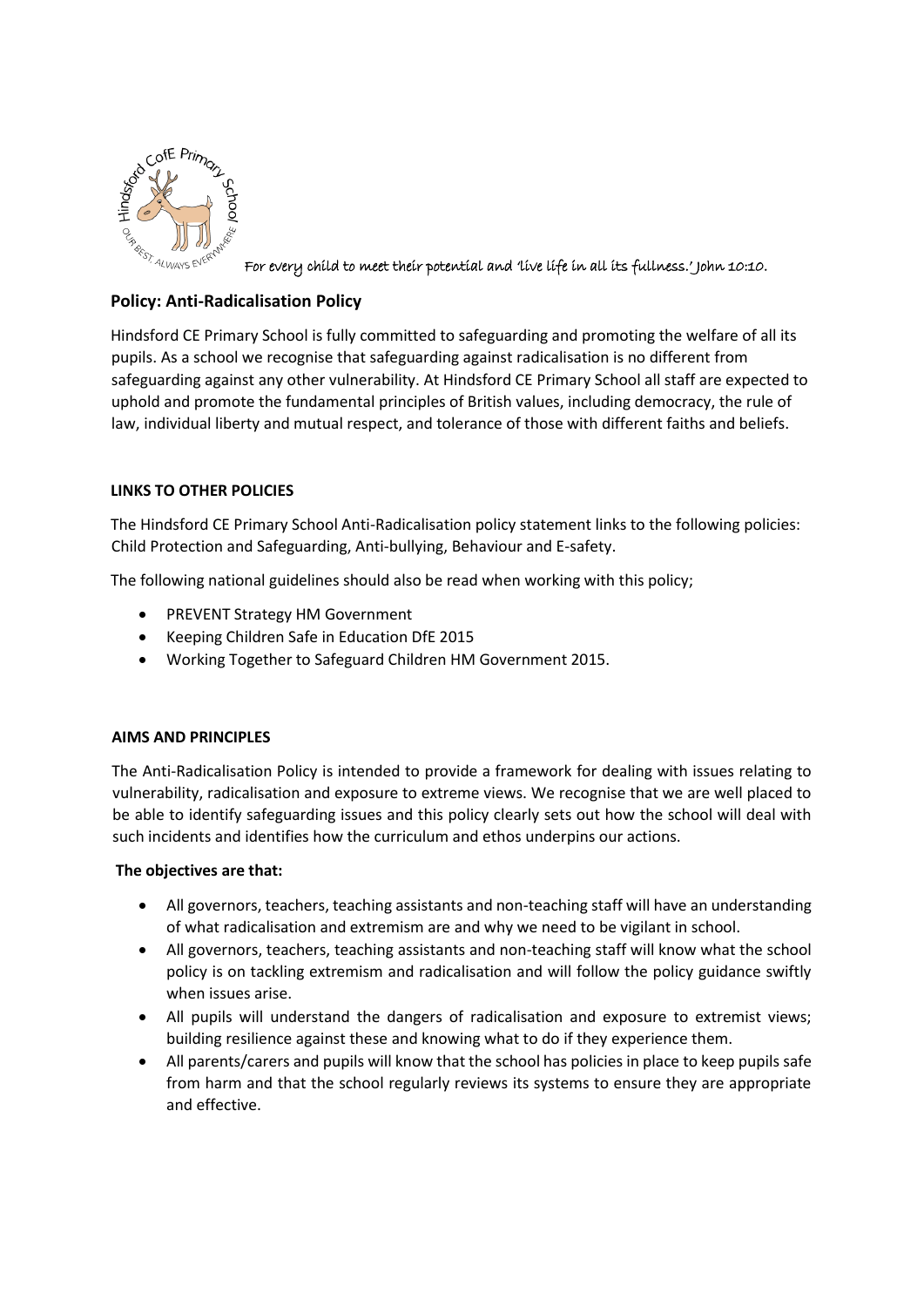The main aims of this policy are to ensure that staff are fully engaged in being vigilant about radicalisation; that they overcome professional disbelief that such issues will not happen here and ensure that we work alongside other professional bodies and agencies to ensure that our pupils are safe from harm.

The main aims of this policy statement are to ensure that staff are fully engaged in being vigilant about radicalisation; that they overcome professional disbelief that such issues will not happen here and ensure that we work alongside other professional bodies and agencies to ensure that our pupils are safe from harm.

## **DEFINITIONS AND INDICATORS**

**Radicalisation** refers to the process by which a person comes to support terrorism and forms of extremism leading to terrorism.

**Extremism** is vocal or active opposition to fundamental British values, including democracy, the rule of law, individual liberty and mutual respect and tolerance of different faiths and beliefs. We also include in our definition of extremism calls for the death of members of our armed forces, whether in this country or overseas.

There are a number of behaviours which may indicate a child is at risk of being radicalised or exposed to extreme views. These include;

- Spending increasing time in the company of other suspected extremists.
- Changing their style of dress or personal appearance to accord with the group.
- Day-to-day behaviour becoming increasingly centred on an extremist ideology, group or cause.
- Loss of interest in other friends and activities not associated with the extremist ideology, group or cause.
- Possession of materials or symbols associated with an extremist cause.
- Attempts to recruit others to the group/cause.
- Communications with others that suggests identification with a group, cause or ideology.
- Using insulting to derogatory names for another group.
- Increase in prejudice-related incidents committed by that person these may include;
	- o physical or verbal assault
	- o provocative behaviour
	- o damage to property
	- o derogatory name calling
	- o possession of prejudice-related materials
	- o prejudice related ridicule or name calling
	- o inappropriate forms of address
	- o refusal to co-operate
	- o attempts to recruit to prejudice-related organisations
	- o condoning or supporting violence towards others.
	- o Attendance and attainment may indicate a reason for concern